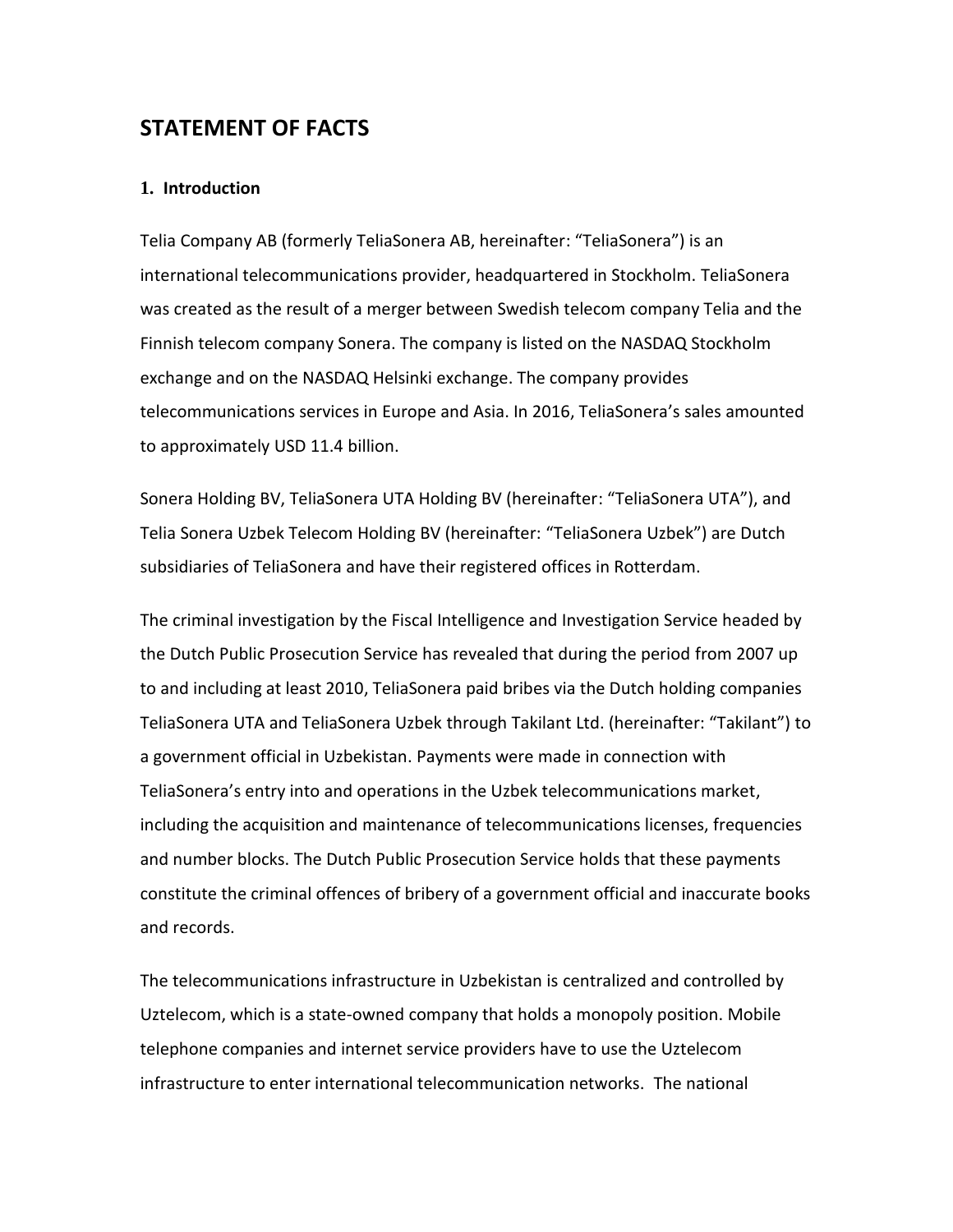regulator, the Uzbek Agency for Communication and Information (hereinafter: UzACI), is responsible for issuing licenses and the allocation of frequencies and number blocks.

The criminal investigation has revealed that Gulnara Karimova, the eldest daughter of the former president of Uzbekistan, exercised control over the Uzbek telecom market. Operating in this market required, among other things, bribe payments for the acquisition of licenses, frequencies and number blocks.

TeliaSonera paid more than USD 314 million in bribes to Gulnara Karimova between 2007 and 2010. Payments were made to letterbox company Takilant. Takilant is an offshore company based in Gibraltar. Gulnara Karimova is the Ultimate Beneficial Owner of Takilant. The three-judge division of the Amsterdam District Court convicted Takilant by judgment dated 20 July 2016 of complicity in (passive) foreign bribery of a government official and forgery of documents in connection with receiving among other things those bribes.

## **2. Entry into the Uzbek Telecommunications Market and Acquisition of the 3G License**

In 2007, TeliaSonera assessed the possibility of acquiring telecomprovider T1. Telecomprovider T1 was an international telecom provider, which was active in the Uzbek telecom market through its subsidiary Coscom LLC (hereinafter: "Coscom"). The initial intention was to have the acquisition carried out by TeliaSonera's partly owned subsidiary Fintur Holdings BV (hereinafter: "Fintur"). Fintur is a Dutch joint venture company with TeliaSonera as majority shareholder and has its registered office in Rotterdam. The negotiations regarding the acquisition of telecomprovider T1/Coscom were initiated by the board of directors and management of Fintur.

At that time, telecomprovider T1/Coscom was involved in a dispute with the Uzbek authorities, which resulted in the Coscom network being shut down for a period of time. It is evident from e-mail correspondence in February 2007 between Fintur's management and board of directors that it was understood by those involved that the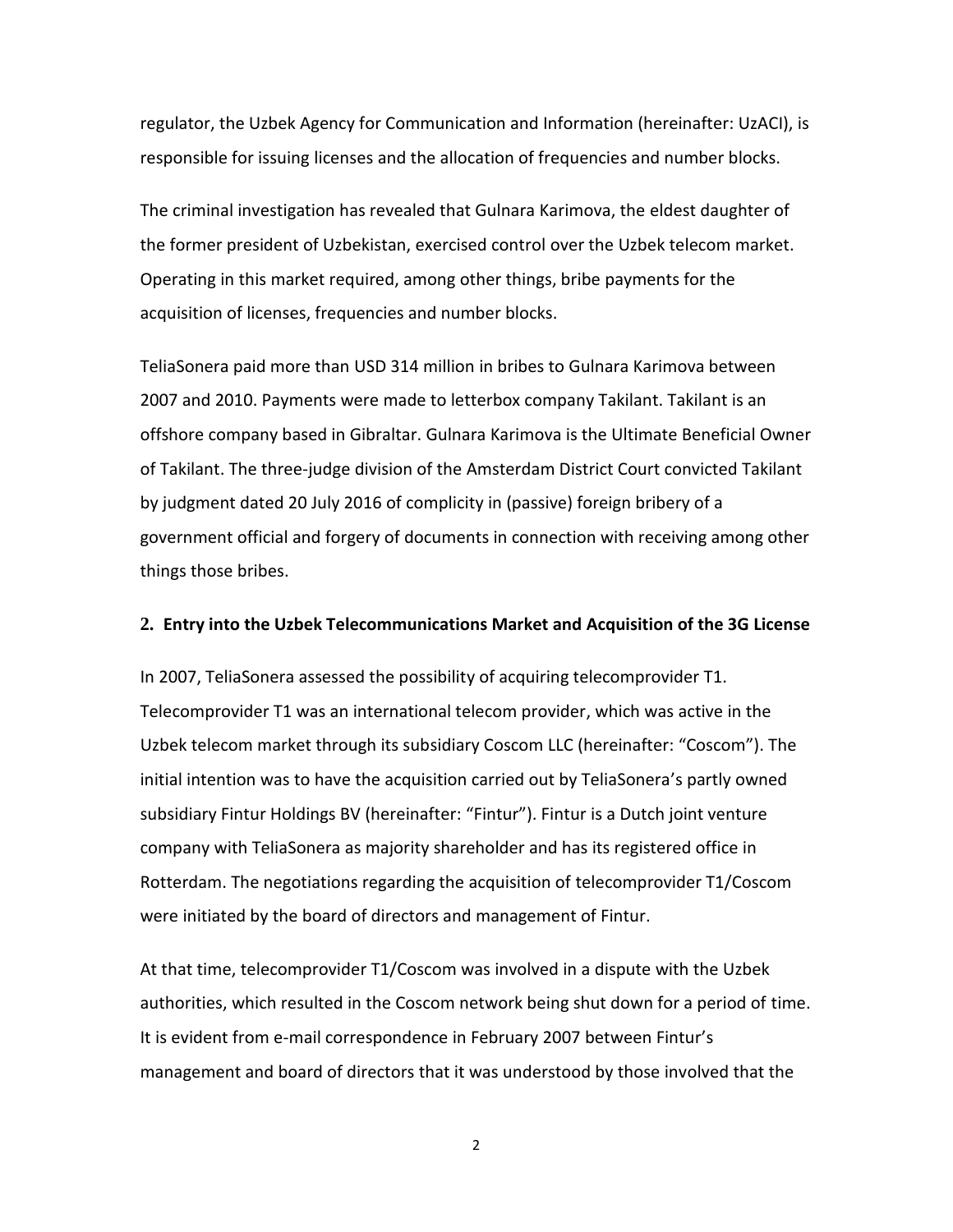support of the president of Uzbekistan was required for TeliaSonera's acquisition of telecomprovider T1/Coscom. As a result, TeliaSonera sent a letter to President Karimov.

On 25 February 2007, Senior Manager X1 e-mailed a document entitled 'Deal Status Report' to the management and board of directors of Fintur. The status report emphasizes the importance of presidential support:

"*It is necessary to note that [telecomprovider T1]*'s *Chairman demanded that we reach out President Karimov and his top level officials around the telecoms industry to confirm his support to the proposed acquisition before [telecomprovider T1] board seriously proceeded with a transaction with Fintur*."

Senior Manager X1 indicates in an e-mail that they have to demonstrate political support in the short term. He also indicates that he has a contact that can bring them closer to President Karimov's inner circle. In an e-mail dated 16 March 2007, Person P1 explains that TeliaSonera's letter from Person P2 has been delivered to the President via "the Lady" and that there will be a meeting with "her people":

"*(…) the letter from [Person P2] had been delivered to President. It went through the hands of the Lady and her people were ready to meet on the subject. We will learn tomorrow, what people are going to represent her and will let you know, immediately*."

On 24 March 2007, Senior Manager X1 writes in an e-mail to Senior Manager X2 that they have tried various approaches to reach Karimov's highest elite, by having several parties promoting Fintur's potential entry into the Uzbekistan market. As a result of these efforts, they are expecting to have a meeting with Gulnara Karimova and her telecom colleagues.

At TeliaSonera's request, independent investigators prepared a report on political risks in the telecommunications sector in Afghanistan, Tajikistan and Uzbekistan. A draft of the report that is sent to Senior Manager X1, Senior Manager X3 and Senior Manager X4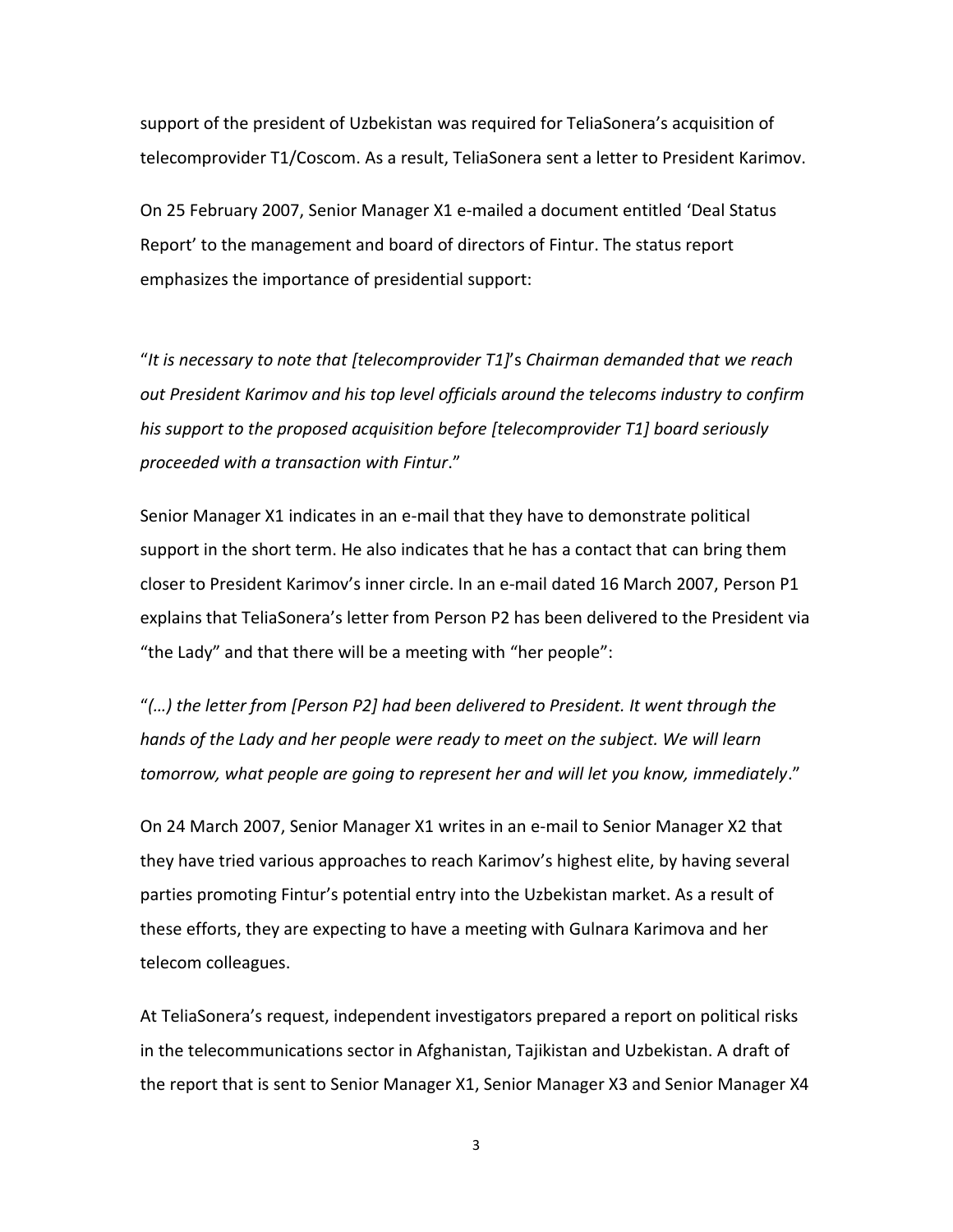on 3 April 2007 describes how Gulnara Karimova herself has interests in the telecom sector and that any large investments in Uzbekistan should only be done with the approval and support of President Karimov. The comments regarding Karimova were deleted from the final report dated 15 May 2007 at the request of Senior Manager X1. Instead, the final report's conclusion noted that while doing business in Central Asia is indeed difficult, Fintur has experience in this area and these markets have great potential, which is a strong argument for investment in these countries.

On 17 May 2007, Senior Manager X1 sent a memorandum to the management and board of directors of Fintur which noted that there was a provisional agreement regarding 'the starting points for a potential partnership with Gulnara Karimova's investment team':

*"We have made several trips to Tashkent over the 6 weeks and now have a preliminary handshake for principles of a potential partnership with Gulnara Karimova's investment team. We are expecting to sign a non-binding Term Sheet with them within the next 10- 15 days. According to the proposed deal, our proposed Uzbekh partners will bring in new 1800 frequencies, 3G-frequencies as well as some technically value-adding assets for the company, such as number blocks, in exchange for 26% of the Uzbekh venture plus USD 32.5 millions.*"

The 'telecomprovider T1-deal' was presented at TeliaSonera's board of directors at a meeting on 11 June 2007. The structure of the proposed acquisition presented to the board referred to a 'local partner' who would acquire a 26% interest in the Dutch parent company of Coscom following the acquisition of telecomprovider T1. The local partner is described summarily as:

*"A strong local group with business interests in various industries which has expressed interest to cooperate. The proposed local partner will work with our group to bring in value-adding assets to Coscom, including 1800 Mhz and 3G frequencies and number blocks to be assigned for PSTN-mobile calls."*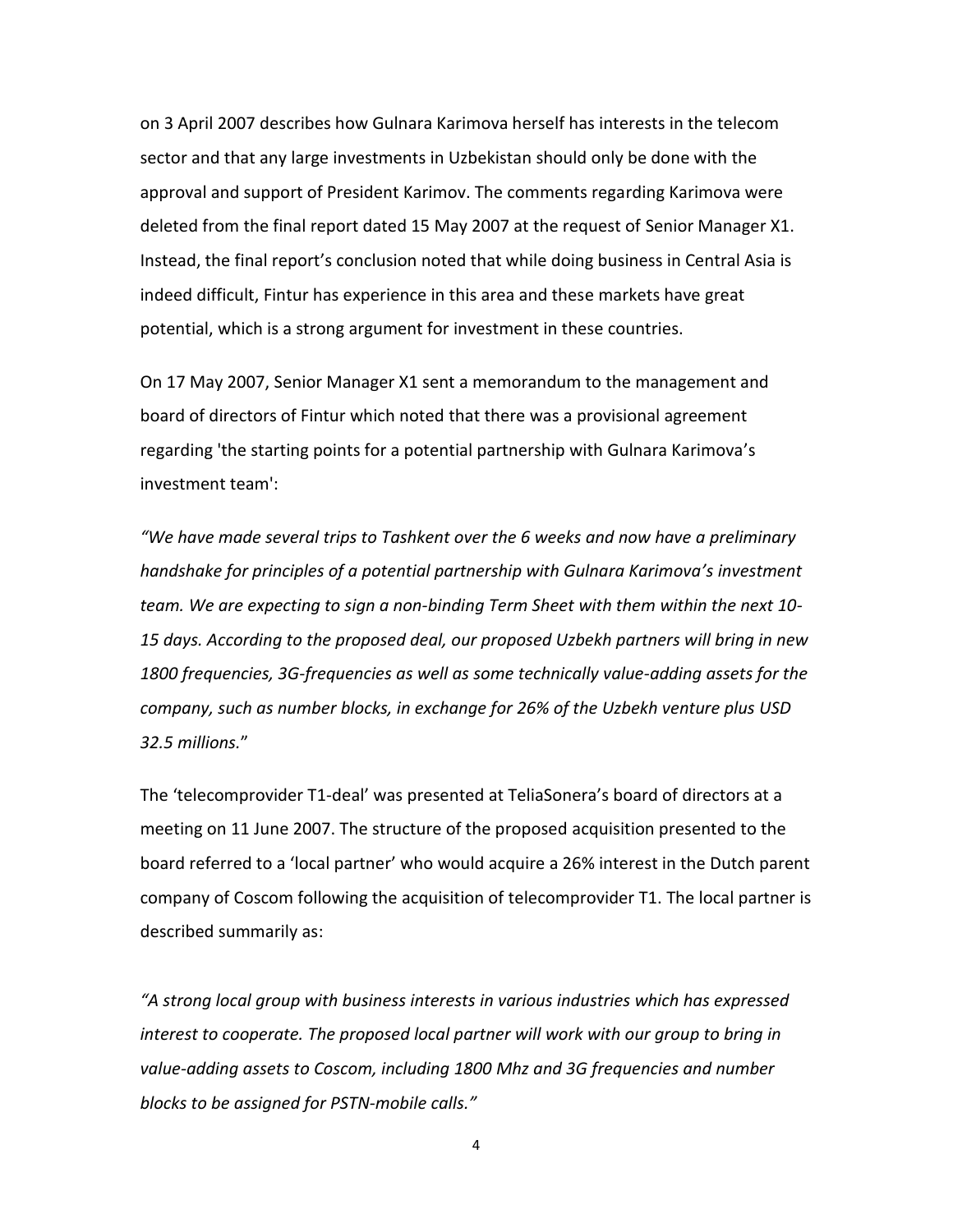The board of directors approves the acquisition of telecomprovider T1/Coscom as presented one day later on 12 June 2007 subject to the condition that there is a deal with the local partner.

On 3 July 2007, TeliaSonera's Board resolved that the acquisition of telecomprovider T1/Coscom would not take place via Fintur, but through Sonera Holding BV (and later TeliaSonera UTA and TeliaSonera Uzbek). An agreement on the "Establishment of Partnership" between the later TeliaSonera UTA and the local partner was entered into on 4 July 2007 (the "Cooperation Agreement"). The payments and other obligations relating to the local partner were set out in this agreement. Twelve days later, on 16 July 2007, Senior Manager X5, sent an e-mail to the management and the board of directors of TeliaSonera informing them that the acquisition of telecomprovider T1/Coscom had been completed. Only later it becomes clear that Takilant is the local partner to which the payments are to be made.

The agreement with Takilant includes the following features: Takilant will form a 100% owned subsidiary that will acquire a 3G licence, frequencies and number blocks. This subsidiary will subsequently waive these telecom rights so that they can subsequently be allocated to Coscom. Takilant will receive USD 80 million for the services to be provided. Takilant will also acquire a 26% interest in TeliaSonera Uzbek in exchange for a payment of USD 50 million. This means that on balance TeliaSonera will pay an amount of USD 30 million to Takilant and will transfer 26% of the shares in TeliaSonera Uzbek. It is laid down in a call/put option that these shares will be repurchased by TeliaSonera for a predetermined minimum price after 1 January 2010 at Takilant's request.The plans were carried out as agreed. Takilant formed subsidiary Teleson on 10 September 2007. Frequencies and number blocks were allocated to Teleson by the UzACI on 27 September 2007.

On 30 November 2007, Senior Manager X5 e-mails three draft agreements to Takilant's representative and states that TeliaSonera insists that the agreements are drawn up in accordance with Dutch law because it concerns a Dutch company. The final 'Number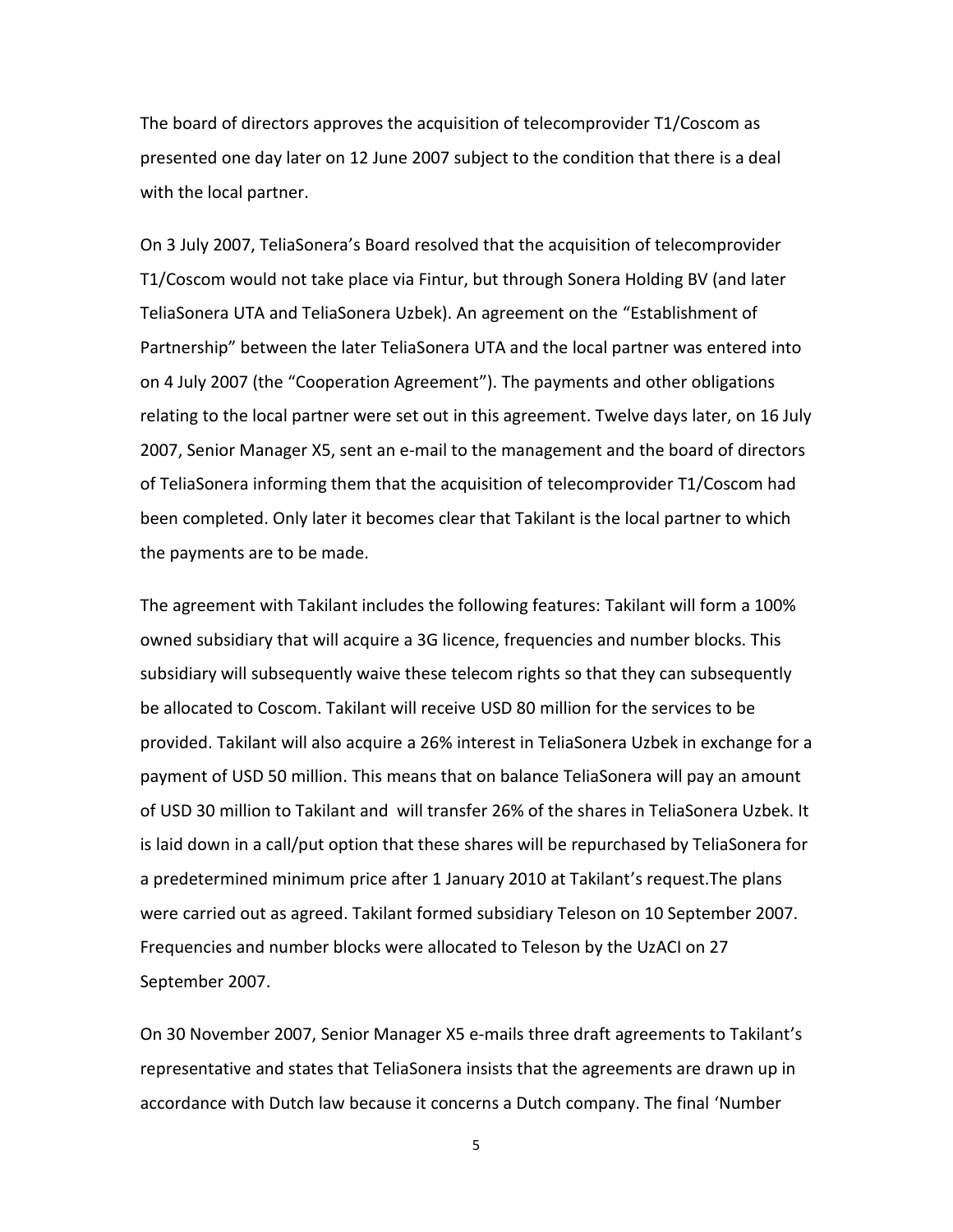Block / Frequency Allocation Purchase Agreement' is signed by TeliaSonera Uzbek and Takilant on 17 December 2007. It provides that Takilant will be paid for waiving the 3G license, frequencies and number blocks acquired by Teleson and for the allocation of these rights to Coscom by the competent Uzbek authority. TeliaSonera will pay an overall amount of USD 80 million to Takilant under this agreement.

Despite the fact that Takilant itself is not the competent government authority, it is paid pursuant to this agreement when Coscom is allocated the 3G licenses, frequencies and number blocks. The agreement includes a paragraph that provides, stated succinctly, that anti-corruption legislation is complied with and that no government official has any direct or indirect ownership or financial interest in the agreement. This is despite the fact that it has been clear from the beginning that a deal is being concluded effectively with a government official: Gulnara Karimova. It is understood that she will use her influence to ensure that the telecom rights are granted to Coscom.

The other payment that must be made to Takilant concerns the transfer of 26% of the shares in TeliaSonera Uzbek (Coscom is a 100% subsidiary of this company) to Takilant. A 'Share Purchase Agreement' concluded between TeliaSonera UTA, TeliaSonera Uzbek and Takilant dated 24 December 2007 includes a call and put option on the basis of which TeliaSonera is obliged to purchase the TeliaSonera Uzbek shares back from Takilant after 1 January 2010 for a predetermined minimum amount. It is clear from the 'Share Purchase Agreement' that in exchange for the transfer of 26% of the shares in Coscom, Takilant undertakes to ensure that:

- all obligations regarding the 'Number Block / Frequency Allocation Purchase Agreement' will be complied with;
- no government acts will be performed that will limit or restrict the agreed transactions; and
- Coscom will receive official approval from the Uzbek government authorities to use the telecom frequencies that were allocated to it.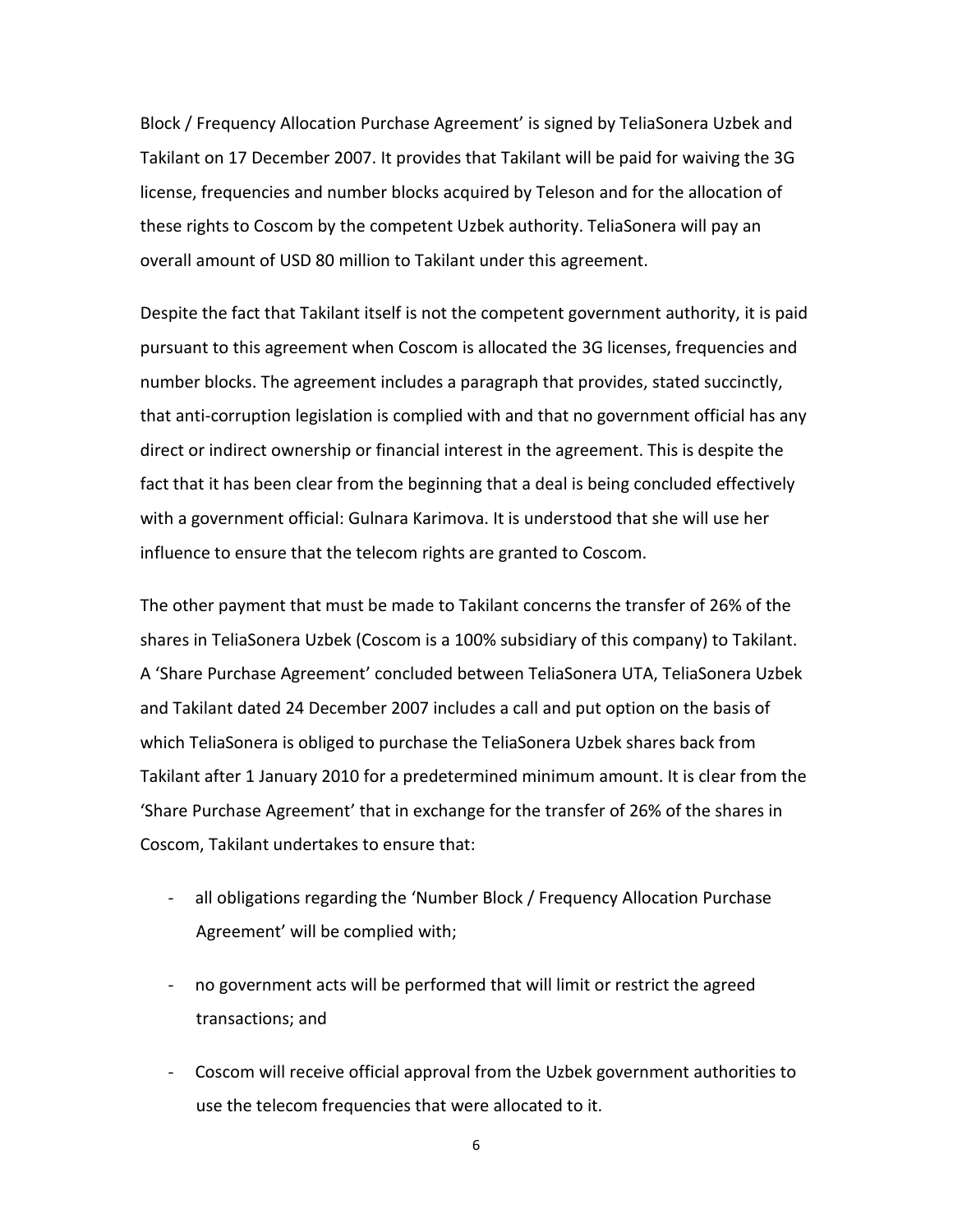On 27 December 2007, TeliaSonera pays USD 80 million to Takilant. One day later, on 28 December 2007, Takilant pays USD 50 million to TeliaSonera UTA with reference to the agreement dated 24 December 2007.

#### *Share Buy Back*

Takilant approached TeliaSonera in December 2009 requesting that it buy back part of the shares in TeliaSonera Uzbek. It was understood within TeliaSonera that in the future TeliaSonera will need Takilant's assistance, for example when exchanging Uzbek SUM for Swedish Krona, allocation of new licenses and local support for sound pricing policy. The board of directors of TeliaSonera resolved on 18 January 2010 to buy back 20% of the shares in TeliaSonera Uzbek from Takilant for a price of USD 220 million. This amount is higher than the estimated value of the relevant shares in TeliaSonera Uzbek. The share transaction was executed at a Dutch firm of civil-law notaries on 1 February 2010. The amount of USD 220 million was transferred to Takilant's bank account in Hong Kong via the clients' account of the civil-law notaries firm.

## **3. Acquisition of the 4G License**

The put option is changed in an 'Amendment Agreement' dated 25 January 2010 pursuant to which Takilant acquired a put option giving it the right to sell the remaining 6% shares to TeliaSonera UTA after 15 February 2013 for the amount of USD 50 million or the actual market value if such is higher. In exchange, Takilant will assist Coscom acquire a 4G license. Subsequently, in May 2010, the minimum value of the put option for the remaining 6% interest is increased to USD 75 million. These value increases are indirect payments to Gulnara Karimova for the purpose of obtaining a 4G licence in Uzbekistan.

Further to its attempts to acquire a 4G license, TeliaSonera also agrees to take over and repay a debt owed by Company X1. Company X1 is allegedly controlled by Gulnara Karimova. Company X1 purchased GSM equipment from a third-party vendor in March 2009. One year later, Company X1 encounters serious financial problems and requests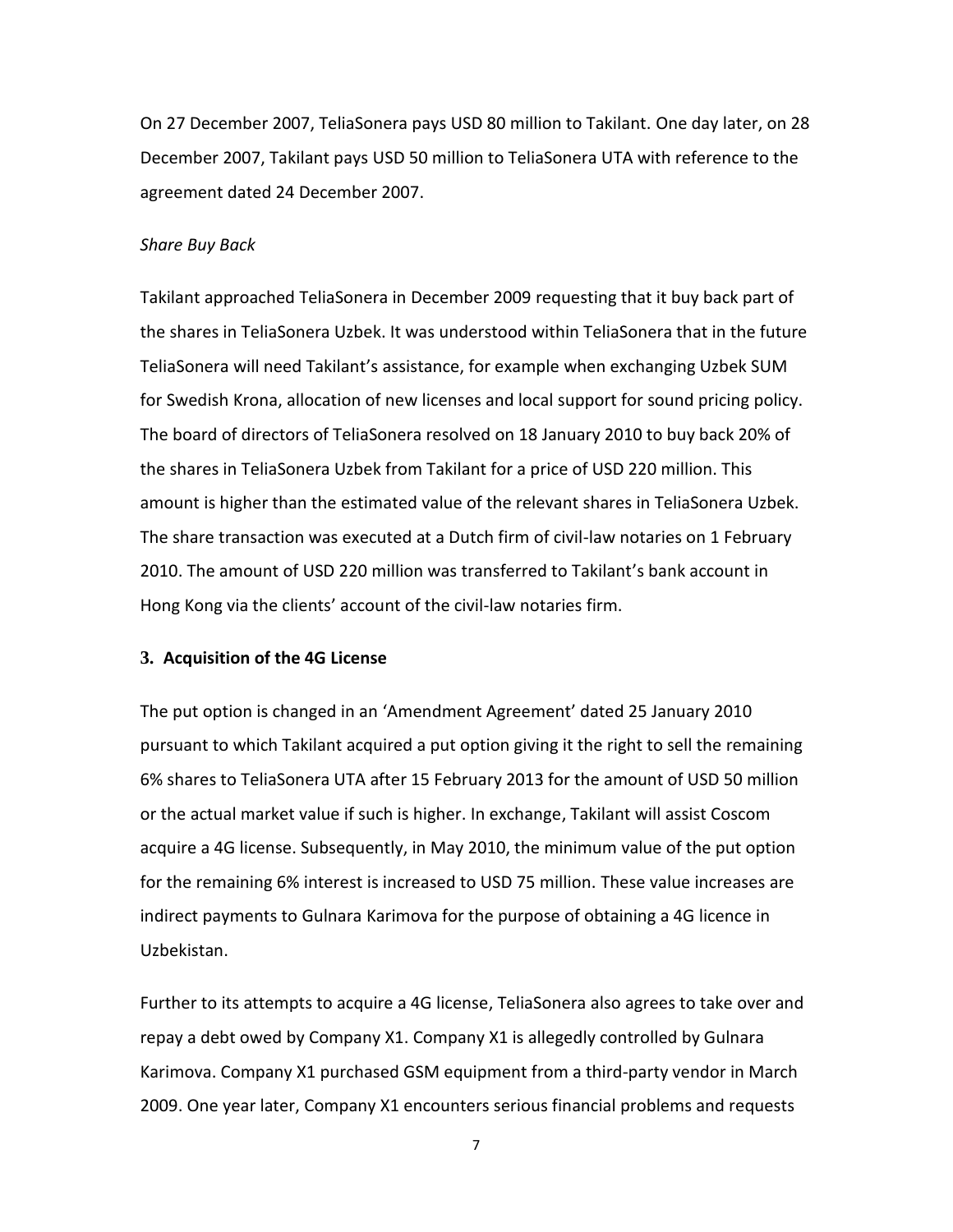assistance from TeliaSonera. Company X1 would arrange for allocation of the 4G licence to Coscom in exchange for TeliaSonera taking over the debt to the third-party vendor. This agreement with Company X1 is in addition to the previous agreement that Takilant would provide support with respect to the acquisition of the 4G licenses. The fact that Gulnara Karimova allegedly controlled Company X1 was known within TeliaSonera. Senior Manager X1 communicated to Senior Manager X4 by e-mail in 2007 that Gulnara Karimova is the shareholder of Company X1.

During April 2010, TeliaSonera and TeliaSonera Uzbek entered into a series of agreements whereby they acquired the USD 15 million debt that Company X1 owed a third-party vendor in exchange for Company X1's assistance in acquiring 4G licenses.

Coscom received approval from the UzACI on 11 June 2010 to use the 4G radio frequency channels in Uzbekistan. TeliaSonera Uzbek transfered the amount of USD 15 million to the third-party vendor on 14 June 2010. The debt owed by Company X1 to TeliaSonera Uzbek was set-off as payment for the 4G licenses received by Coscom.

#### **4. Acquisition of Additional Number Blocks**

By the middle of June 2008, Coscom required additional number blocks. It is clear from documents that Senior Manager X4 has an appointment with the 'Uzbek partner' on 2 July 2008. On 10 July 2008, Takilant's subsidiary Teleson requests that the UzACI allocate one million numbers and the network code 594. This request is granted five days later. An agreement is concluded between Takilant and TeliaSonera Uzbek on 20 August 2008 in which Takilant agrees that Teleson will waive its rights to the relevant one million numbers and network code 594. In exchange, TeliaSonera Uzbek agrees to pay Takilant USD 9.2 million. Teleson waives its rights to the numbers and the network code that same day and Coscom requests these rights from the UzACI. The UzACI allocates the rights to the numbers and the network code to Coscom six days later on 26 August 2008. TeliaSonera Uzbek paid USD 9.2 million to Takilant on 16 September 2008.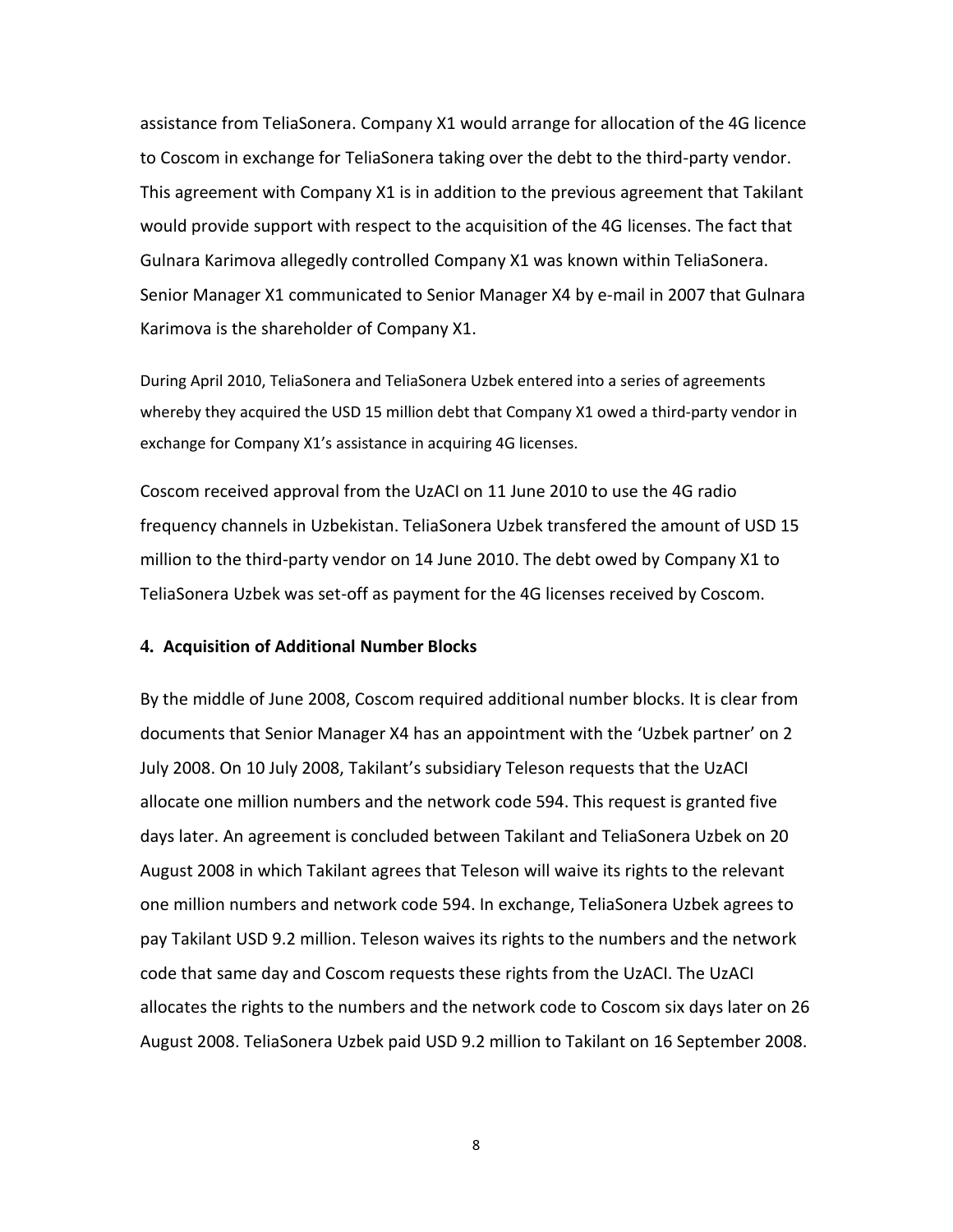#### **5. Additional Frequencies in 2010**

On 21 September 2010, the representative of the local partner, e-mails a draft agreement between TeliaSonera Uzbek and Takilant to Senior Manager X5 regarding 700 MHz/LTE- frequencies and a long-term agreement regarding STM/Ethernet channels in Uzbekistan. This draft agreement states that Takilant will assist Coscom in connection with the application for additional frequencies in Uzbekistan. This assistance will consist inter alia of assisting with negotiations for making available the relevant frequencies, obtaining approval for using the relevant frequencies, obtaining permits or authorizations from the competent authority in Uzbekistan and drawing up the required documents. TeliaSonera agrees to pay Takilant an amount of USD 55 million for these services. The board of directors of TeliaSonera UTA formally approves this deal in a board resolution dated 29 October 2010:

## "*Hereby resolve to approve:*

*for the combined transaction value of MILLION US DOLLAR 75 the entering into the following agreements: - i) 20 year Lease Agreement between COSCOM and Uzbek Telecom within the territory of Uzbekistan to COSCOM to be used throughout the entire territory of the Republic of Uzbekistan, all over UZBEKTELEKOM's existing and future network ("Lease Agreement"); and - ii) an Agreement between TeliaSonera Uzbek Telecom Holding B.V. and Takilant Limited for COSCOM to receive the following LTE frequencies: Reception 777 787 MHz; 746 756 MHz. Transmission: 788 798 MHz; 758 768 MHz ("Frequency Agreement"*)."

An identical resolution was adopted by the board of directors of TeliaSonera Uzbek. This resolution was also dated 29 October 2010. The final agreement between TeliaSonera Uzbek and Takilant is dated 1 November 2010. At the request of TeliaSonera the agreement was supplemented with a further assurance that in connection with any obligation under the agreement, none of the parties will influence a government official by paying or promising to pay anything of value to a government official. This provision was included even though Takilant and then-senior TeliaSonera managers were aware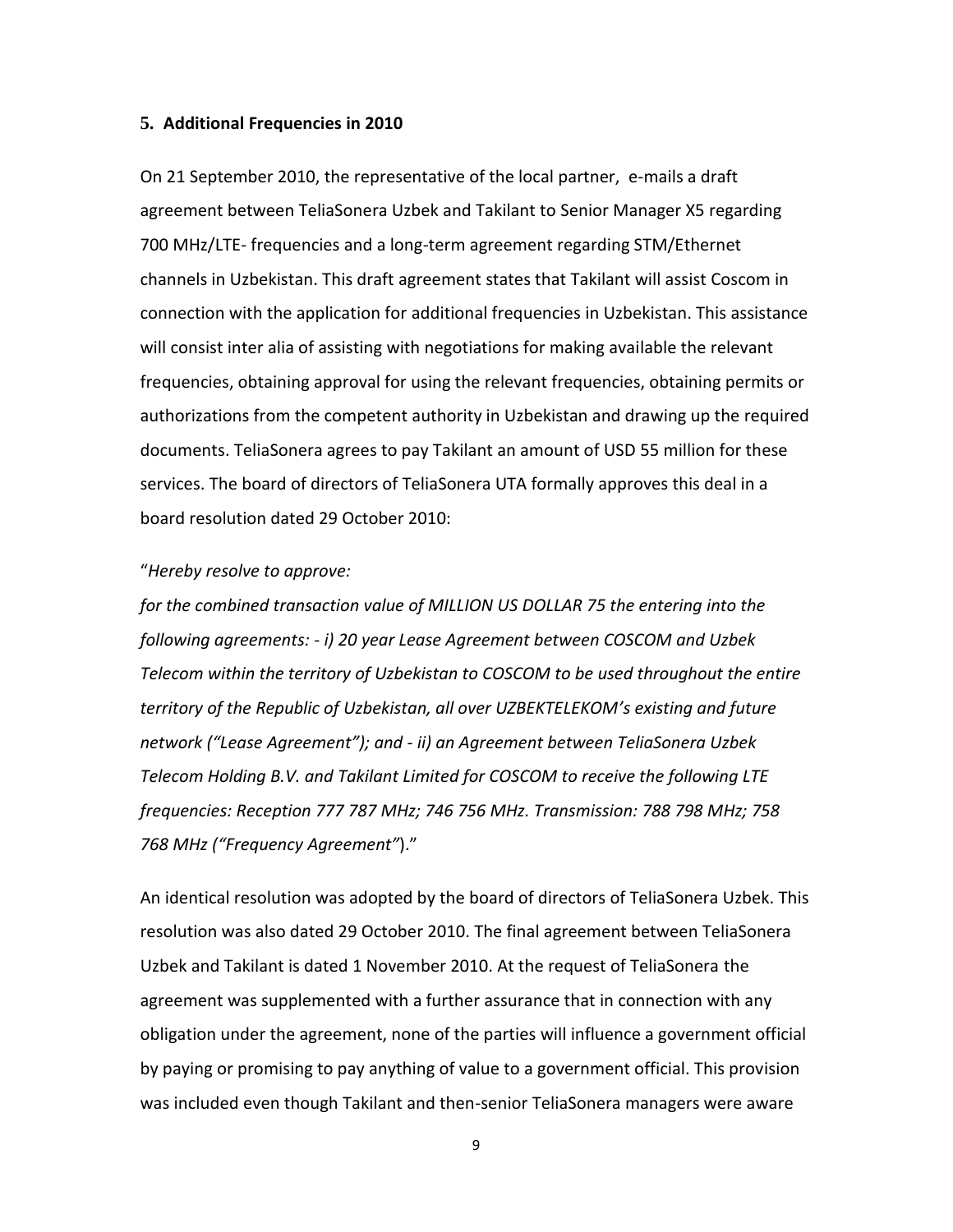of the fact that the payments were being made to Gulnara Karimova. In addition, a letter of confirmation was written at the request of a TeliaSonera Uzbek board member (appointed by TeliaSonera) in which Takilant declares that sums paid under the agreement include payment for not exercising Takilant's option to acquire the relevant frequencies.

The Uzbek authorities granted Coscom approval on 26 November 2010 to use certain 700 MHz frequencies.

However, it is evident from internal e-mails and e-mail correspondence between board members in TeliaSonera Uzbek and the Takilant representative that the agreement was not signed on 1 November. The agreement was amended as late as 1 December and was not signed until at least 10 December 2010. The formal board resolutions were dated 29 October 2010. In an e-mail dated 9 December 2010, Senior Manager X5 requests the TeliaSonera Uzbek board members: "Please execute these attached resolutions as I changed the dates on them. The resolution date is now October 29. We needed to do this to sequence the events properly. The date of the agreement will be dated November 1, Service Acceptance act and invoice will be dated as per December 10, 2010."

The backdating conceals the fact that the deal with Takilant was not concluded formally until after the frequencies had already been allocated to Coscom on 26 November. TeliaSonera paid USD 55 million to Takilant on 16 December 2010.

### **6. Sponsorship Payments and Charitable Contributions**

Coscom paid over USD 27.3 million in 'sponsorship' and 'charitable contributions' in the period from 2007 - 2013. As is evident from the investigation, some of these payments appear to be linked to the acquisition of licenses, permits and number blocks or other commercial interests on the part of Coscom in Uzbekistan.